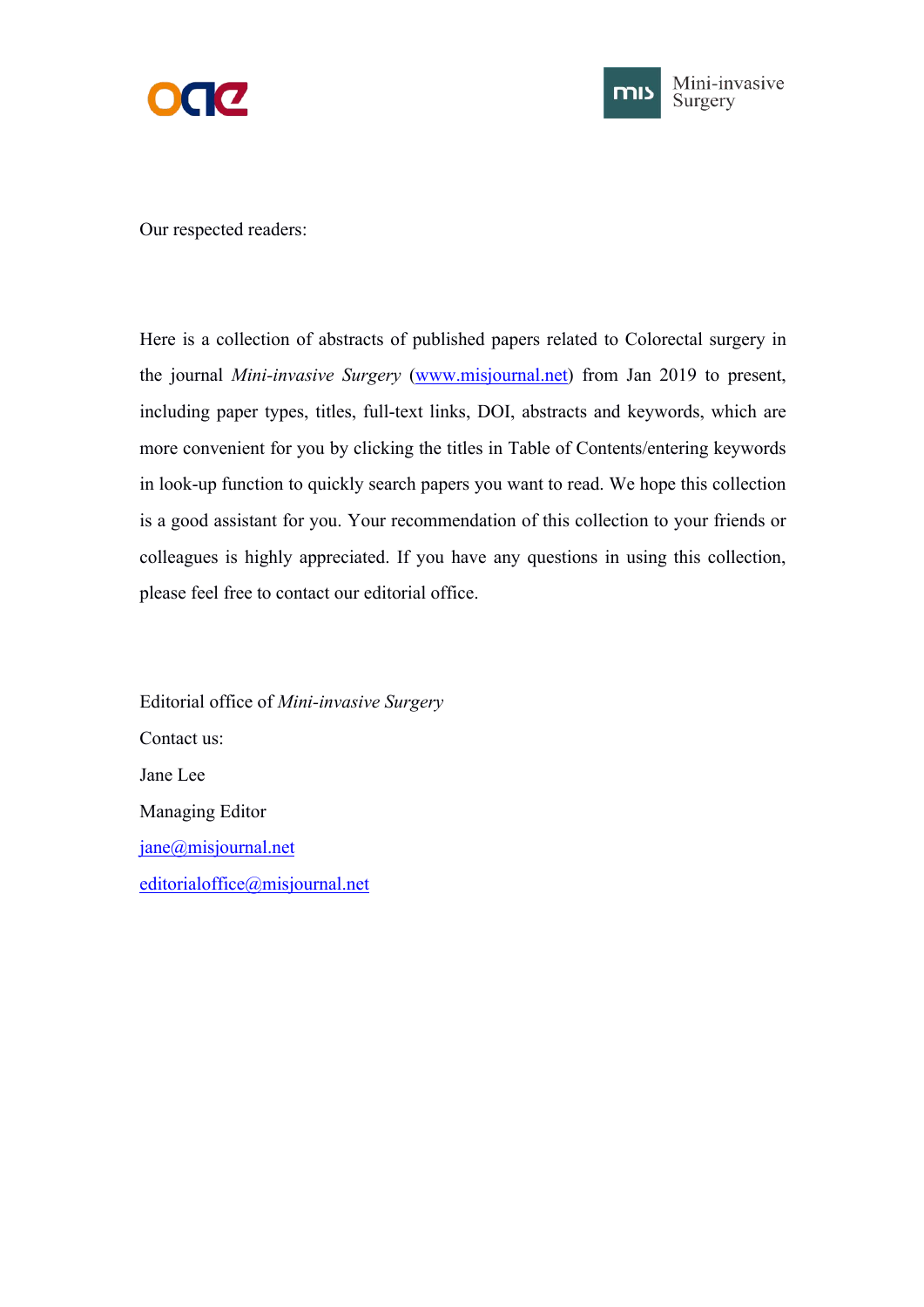



## Content

| Conventional and robotic transanal minimally invasive surgery for rectal neoplasia 1              |  |
|---------------------------------------------------------------------------------------------------|--|
|                                                                                                   |  |
| Robotic or laparoscopic surgery for rectal cancer - which is the best answer? a comprehensive     |  |
|                                                                                                   |  |
|                                                                                                   |  |
| A systematic review and meta-analysis comparing intracorporeal anastomosis and extracorporeal     |  |
|                                                                                                   |  |
|                                                                                                   |  |
| Robotic or laparoscopic surgery for rectal cancer - which is the best answer? A comprehensive     |  |
|                                                                                                   |  |
|                                                                                                   |  |
| Robotic-assisted abdominoperineal resection: technique, feasibility, and short-term outcomes 4    |  |
|                                                                                                   |  |
| Minimally invasive right colectomy - from conventional laparoscopic resection to robotic-assisted |  |
|                                                                                                   |  |
|                                                                                                   |  |
| Management of the main postoperative surgical complications after transanal endoscopic            |  |
|                                                                                                   |  |
|                                                                                                   |  |
| Transanal minimally invasive surgery: from transanal minimally invasive surgery to pure natural   |  |
|                                                                                                   |  |
|                                                                                                   |  |
|                                                                                                   |  |
|                                                                                                   |  |
|                                                                                                   |  |
|                                                                                                   |  |
| Robotic synchronous treatment of colorectal cancer and liver metastasis: state of the art9        |  |
|                                                                                                   |  |
|                                                                                                   |  |
|                                                                                                   |  |
| Preface of the special issue on "A bespoke approach to rectal cancer resection and management"10  |  |
|                                                                                                   |  |
|                                                                                                   |  |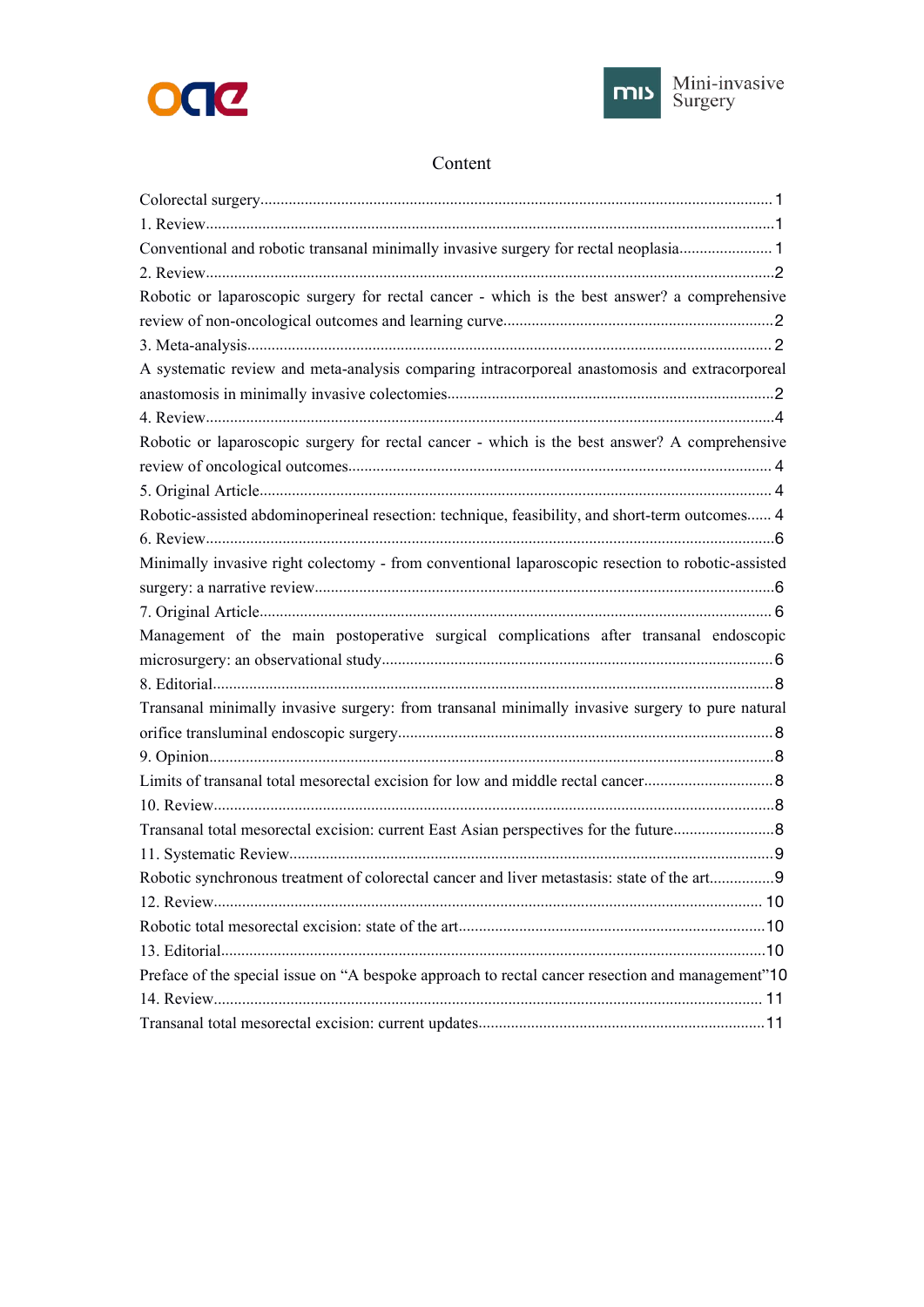



## <span id="page-2-1"></span><span id="page-2-0"></span>Colorectal surgery

### **1. Review**

**Conventional and robotic transanal minimally invasive surgery for rectal neoplasia**

### **[HTML](https://misjournal.net/article/view/3857) [PDF](https://misjournal.net/article/download/3857)**

Cite this article: Jahansouz C, Arsoniadis EG, Sands DR. Conventional and robotic transanal minimally invasive surgery for rectal neoplasia. *Mini-invasive Surg* 2021;5:1. <http://dx.doi.org/10.20517/2574-1225.2020.82>

### Abstract

The treatment of rectal cancer is evolving at a rapid pace in parallel with advancements in surgical technique. One such advancement is the application of the laparoscopic platform to the transanal approach, coined transanal minimally invasive surgery (TAMIS). TAMIS overcomes many of the shortcomings of the traditional transanal approach to the local resection of rectal neoplasia, offering greater visualization and access to the middle and upper rectum with improved oncologic outcomes. Following the introduction of conventional TAMIS, the robotic platform was introduced and applied in analogous fashion. Over the past decade, data have accumulated enabling the comparison of the two approaches most notably with regard to patient morbidity, mortality, and oncologic outcomes. This review discusses the most recently available outcomes regarding conventional and robotic TAMIS and provides a comparison of the two platforms in the treatment of rectal neoplasia. While randomized controlled trials comparing the two platforms are lacking, important differences have been identified. Conventional TAMIS is the more cost-effective approach while advancements in the robotic platform allow the surgeon to be seated and ergonomically optimized, allowing greater visualization and ease of suturing. Differences in oncologic outcomes between the two platforms have not been identified. Head-to-head randomized controlled trials are required to determine if any differences in functional or oncologic outcomes exist.

 $1 \quad \text{or} \quad \text{or} \quad \text{or} \quad \text{or} \quad \text{or} \quad \text{or} \quad \text{or} \quad \text{or} \quad \text{or} \quad \text{or} \quad \text{or} \quad \text{or} \quad \text{or} \quad \text{or} \quad \text{or} \quad \text{or} \quad \text{or} \quad \text{or} \quad \text{or} \quad \text{or} \quad \text{or} \quad \text{or} \quad \text{or} \quad \text{or} \quad \text{or} \quad \text{or} \quad \text{or} \quad \text{or} \quad \text{or} \quad \text{or} \quad \text{or} \quad$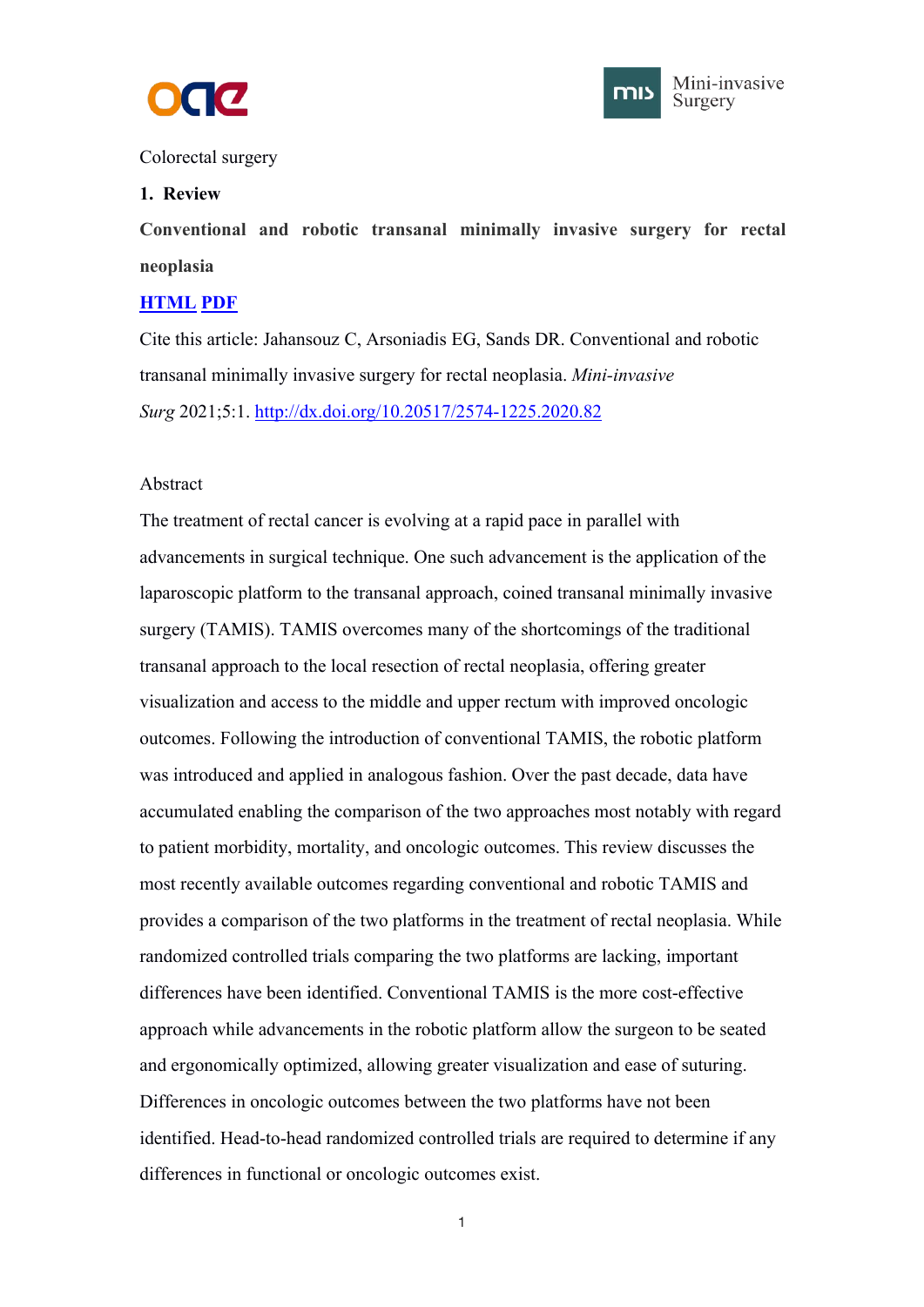<span id="page-3-1"></span><span id="page-3-0"></span>



**Robotic or laparoscopic surgery for rectal cancer - which is the bestanswer? a comprehensive review of non-oncological outcomes and learning curve** [Full-Text](https://misjournal.net/article/view/3640) [PDF](https://oaepublishstorage.blob.core.windows.net/e3558a4b-54bb-4593-bd6c-434e320f4fa8/3640.pdf)

**Copy here to cite this article:** Kavalukas SL, Ghuman A, Sharp SP, Wexner SD. Robotic or laparoscopic surgery for rectal cancer - which is the bestanswer? a comprehensive review of non-oncological outcomes and learning curve. Mini-invasive Surg 2020;4:61. http://dx.doi.org/10.20517/2574-1225.2020.71

## **Abstract**

Much effort has been spent evaluating the difference between robotic and laparoscopic surgery platforms for rectal cancer. There is a plethora of literature comparing outcomes for intraoperative events, postoperative complications, long term outcomes, cost, and learning curve. The data are conclusive regarding the higher cost of robotic surgery compared to laparoscopic surgery. This article is a comprehensive review of the available literature regarding intraoperative and postoperative outcomes. For practically all parameters evaluated, there are no significant differences between the two platforms. The ultimate decision on whether to perform robotic vs. laparoscopic surgery should be based on surgeon preference and familiarity with equipment, as well as local resources.

# **3. Meta-analysis**

**A systematic review and meta-analysis comparing intracorporeal anastomosis and extracorporeal anastomosis in minimally invasive colectomies**

# **[HTML](https://misjournal.net/article/view/3798) [PDF](https://oaepublishstorage.blob.core.windows.net/a426cc81-0433-4eb8-a16f-7f61ddd72d49/3798.pdf)**

Cite this article: Park SSW, Feng D, Smith S. A systematic review and meta-analysis comparing intracorporeal anastomosis and extracorporeal anastomosis in minimally

2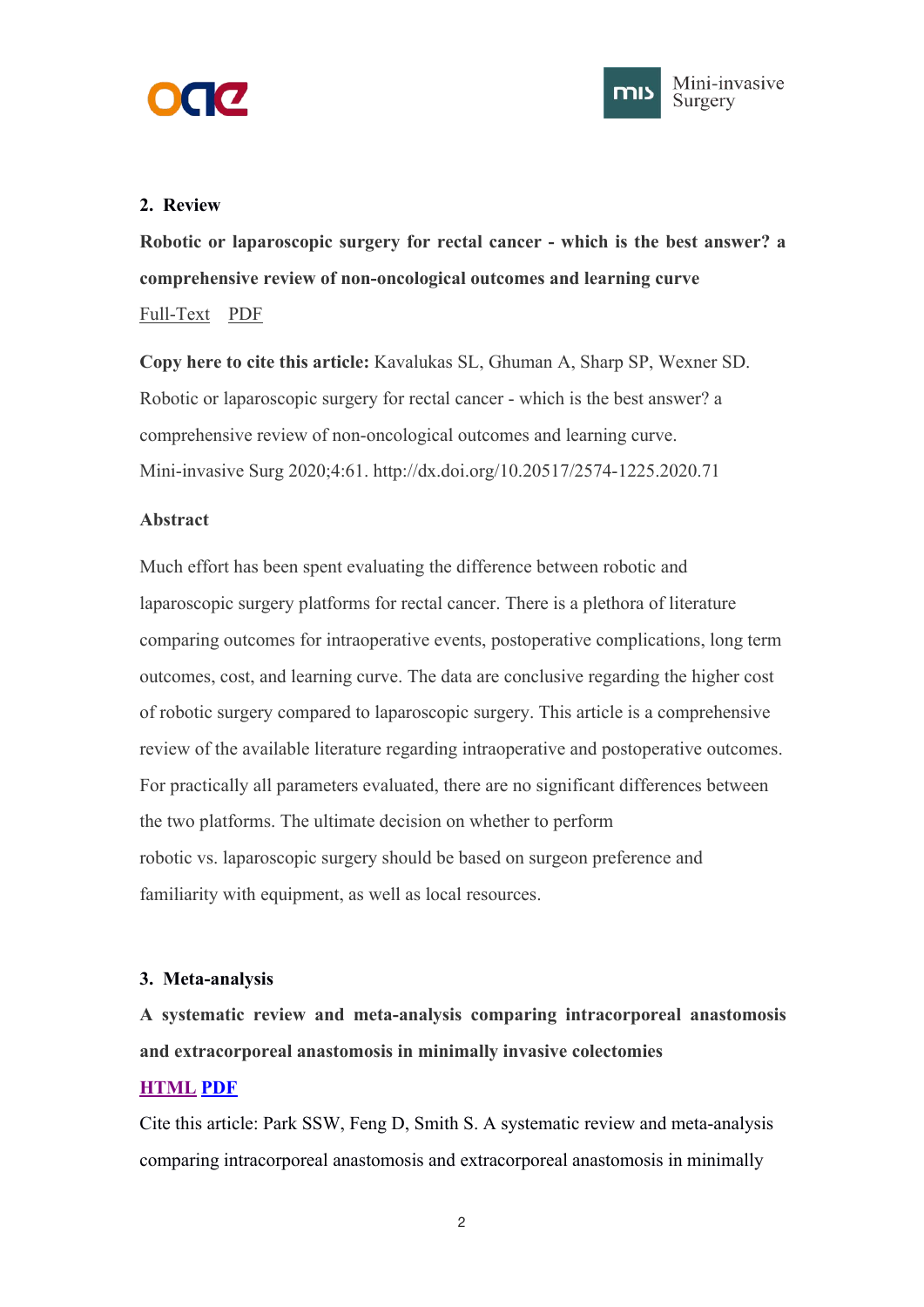



invasive colectomies. *Mini-invasive Surg* 2020;4:87. <http://dx.doi.org/10.20517/2574-1225.2020.87>

### Abstract

Aim: This systemic review aims to determine if intracorporeal anastomosis (IA) adds value to patient outcomes without compromising operative and oncological safety when compared to extracorporeal anastomosis (EA) in laparoscopic colectomies. This is the first systematic review with meta-analysis to evaluate the outcomes in a combined fashion including both laparoscopic right and left colectomies.

Methods: A systematic review of Medline, EMBASE, Cochrane Library, and PubMed was performed on studies analysing direct comparison between IA and EA. The primary outcome was anastomotic leakage. Quality assessment was carried out using a modified Institute of Health Economics appraisal tool. Meta-analysis was performed using a random-effects model.

Results: A total of 24 papers with 2,674 patients were included in the analysis. No significant difference was found in anastomotic leakage  $(OR = 0.84; 95\%CI$ : 0.54-1.31; P = 0.44) and short-term mortality (OR = 0.56; 95%CI: 0.20-1.58; P = 0.27) between the IA and EA cohorts. The IA cohort was associated with faster return of bowel function  $[MD = -0.53 \text{ days}; 95\%CI: -0.67 - (-0.39); P < 0.00001]$  and lower incidence of surgical site infection (OR =  $0.52$ ;  $95\%$ CI:  $0.31$ - $0.85$ ; P =  $0.009$ ). The number of lymph nodes harvested was higher in IA (MD = 1.05; 95%CI: 0.19-1.91; P  $= 0.02$ ; I2 = 83%) with considerable heterogeneity.

Conclusion: Intracorporeal anastomosis can be considered a safe alternative technique in laparoscopic colectomies, with potential benefits in patient outcomes. A lack of randomised studies and heterogeneity need to be addressed by additional high-quality trials.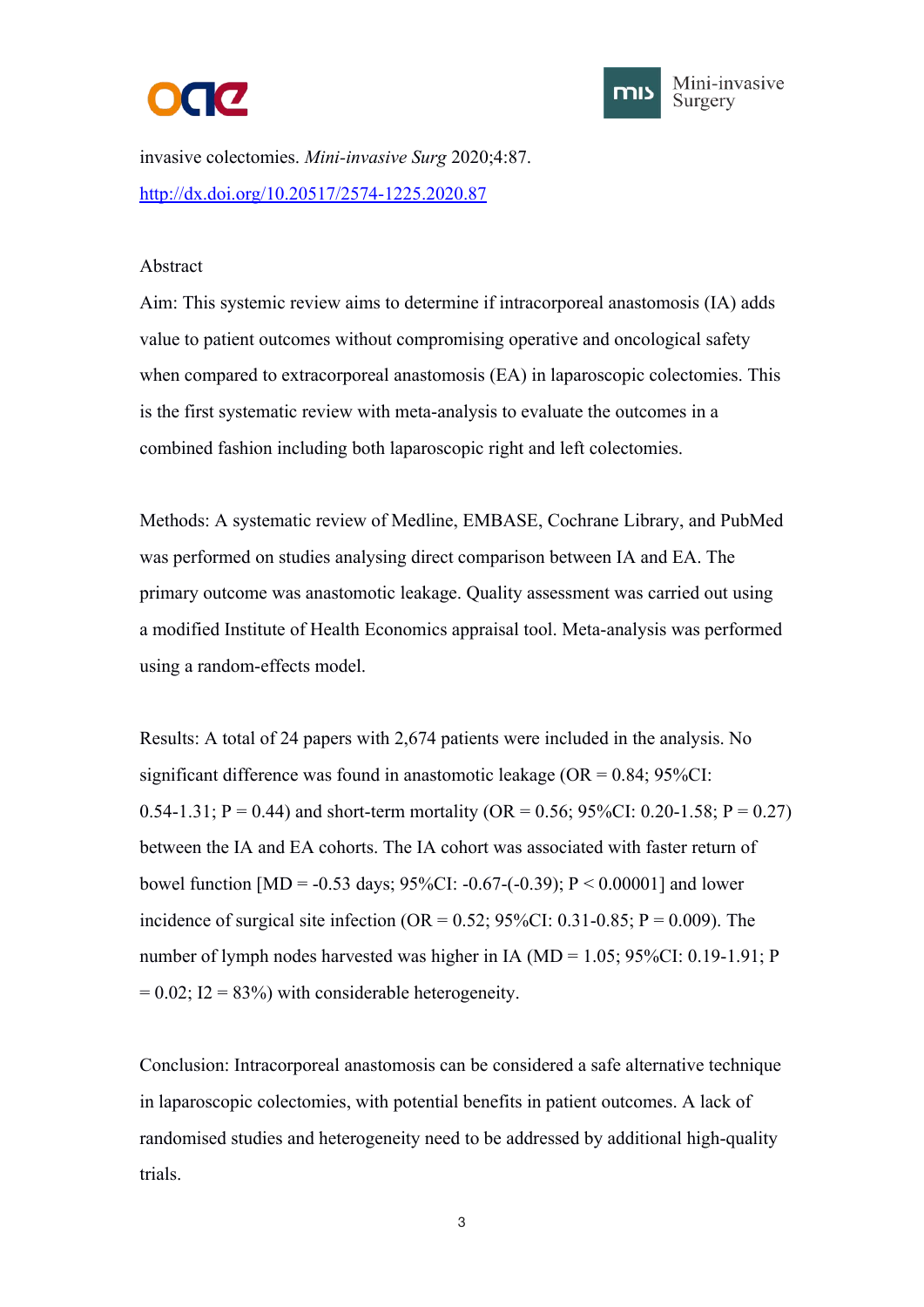<span id="page-5-1"></span><span id="page-5-0"></span>



**Robotic or laparoscopic surgery for rectal cancer - which is the best answer? A comprehensive review of oncological outcomes**

## **[HTML](https://misjournal.net/article/view/3776) [PDF](https://oaepublishstorage.blob.core.windows.net/8407140a-3cd4-4849-815a-22081eec3b9c/3776.pdf)**

Cite this article: Ghuman A, Kavalukas S, Wexner SD. Robotic or laparoscopic surgery for rectal cancer - which is the best answer? A comprehensive review of oncological outcomes. *Mini-invasive Surg* 2020;4:84. <http://dx.doi.org/10.20517/2574-1225.2020.88>

## Abstract

Treatment of rectal cancer is ever evolving with the introduction of newer surgical technologies and multimodal treatment approach. The literature evaluating the various surgical treatment options with regards to operative and nonoperative outcomes is abundant. This is a comprehensive review focused on oncological outcomes ofrectal cancer resection performed robotically or laparoscopically. Based on the current literature available, there is no significant difference in total mesorectal excision completeness, lymph node harvest, positive circumferential resection margin, or proximal resection margin between robotic and laparoscopic approaches for rectal resection. Selection of surgical approach should not be based on pathological outcomes as they are equivalent.

# **5. Original Article**

**Robotic-assisted abdominoperineal resection: technique, feasibility, and short-term outcomes**

## [Full-Text](https://misjournal.net/article/view/3299) [PDF](https://oaepublishstorage.blob.core.windows.net/25b4f0d0-7e62-457b-b6b3-57ef9624d87e/3299.pdf)

**Copy here to cite this article:** Abdalla S, Valverde A, Fléjou JF, Goasguen N, Oberlin O, Lupinacci RM. Robotic-assisted abdominoperineal resection: technique, feasibility, and short-term outcomes. Mini-invasive Surg 2019;3:39.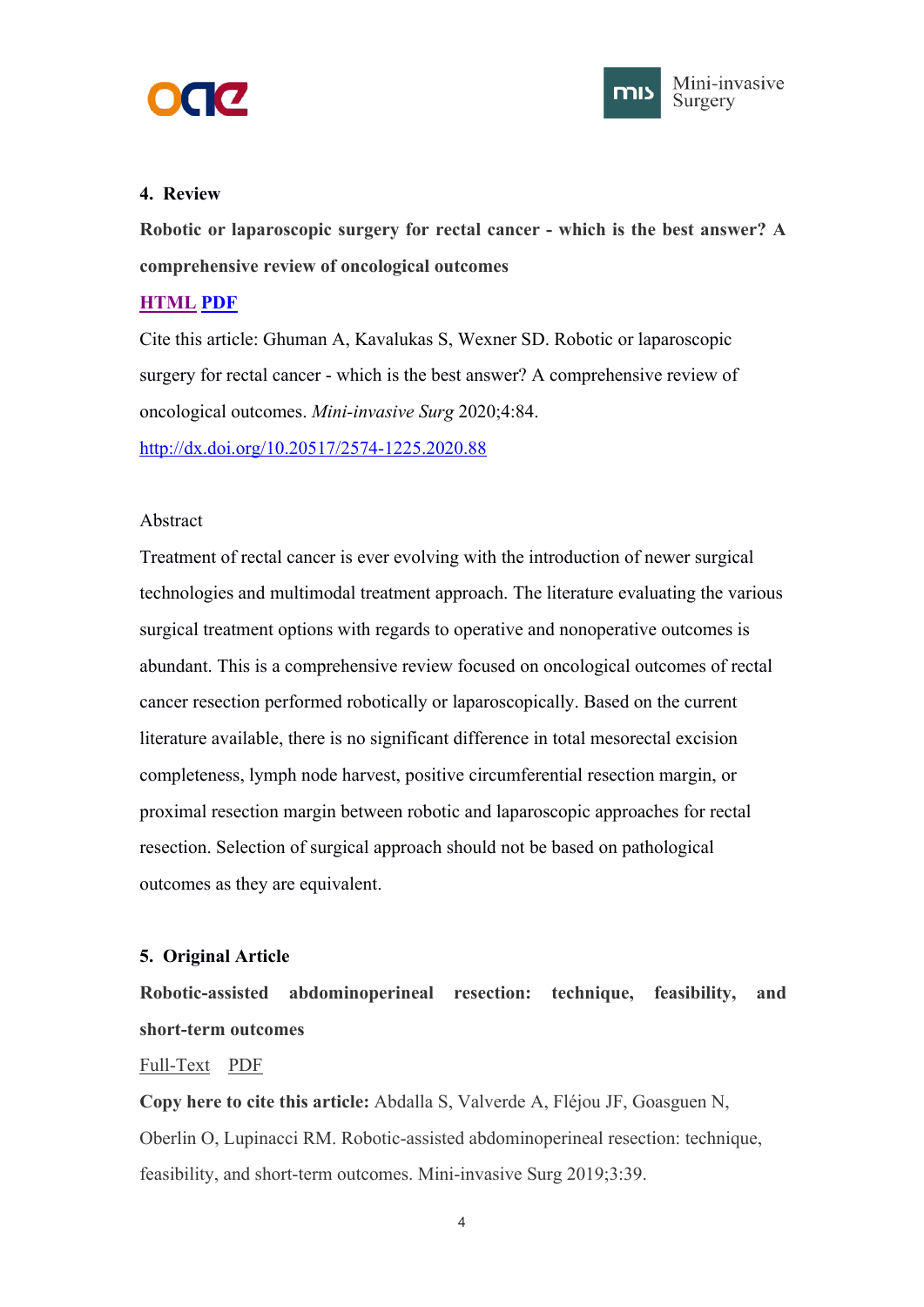



http://dx.doi.org/10.20517/2574-1225.2019.38

#### **Abstract**

Aim: The use of robotic-assisted laparoscopy seems fully adapted to pelvic surgery. However, few studies focus on robotic-assisted abdominoperineal resection (RAAPR). The aim of this study was to assess the feasibility, short-term postoperative outcomes,<br>and pathological results of RAAPR. In addition, we provide a detailed description of the operative procedure and a brief review of the current literature.

Methods: Between January 2013 and April 2018, we performed a total of 428 robotic surgeries, including 294 colorectal resections (68.7%). Data were prospectively collected and included demographics, intraoperative findings, postoperative outcomes, and pathological data. For this study, we included the first 20 consecutive RAAPRs performed with the four-arm da Vinci Si surgical system (Intuitive Surgical Inc., Sunnyvale, CA, USA).

Results: Twenty patients (nine men) with a mean age of 68 years and a mean BMI of  $24.5 \pm 5.0$  kg/m2 underwent RAAPR for low rectal adenocarcinoma (80%) or squamous cell carcinoma of the anal canal. Sixteen (80%) patients underwent preoperative pelvic radiotherapy and eight (40%) had a history of previous abdominal surgery. Mean operative duration was  $218 \pm 52$  min. There was no conversion to open surgery. Mortality, reoperation, and morbidity rate were 5%, 25%, and 60%, respectively. Three (15%) patients presented perineal complications. Mean length of hospital stay was 20 days. Three  $(15%)$  patients had pT4 tumor. Mesorectal excision was considered complete in 90%. On average,  $16.5 \pm 7.2$  lymph nodes were retrieved. Conclusion: RAAPR is feasible, with acceptable pathologic and short-term outcomes. The current literature does not demonstrate significant differences between robotic and laparoscopic APR. Indeed, we cannot justify its use in routine on the basis on the available evidence.

 $5<sub>5</sub>$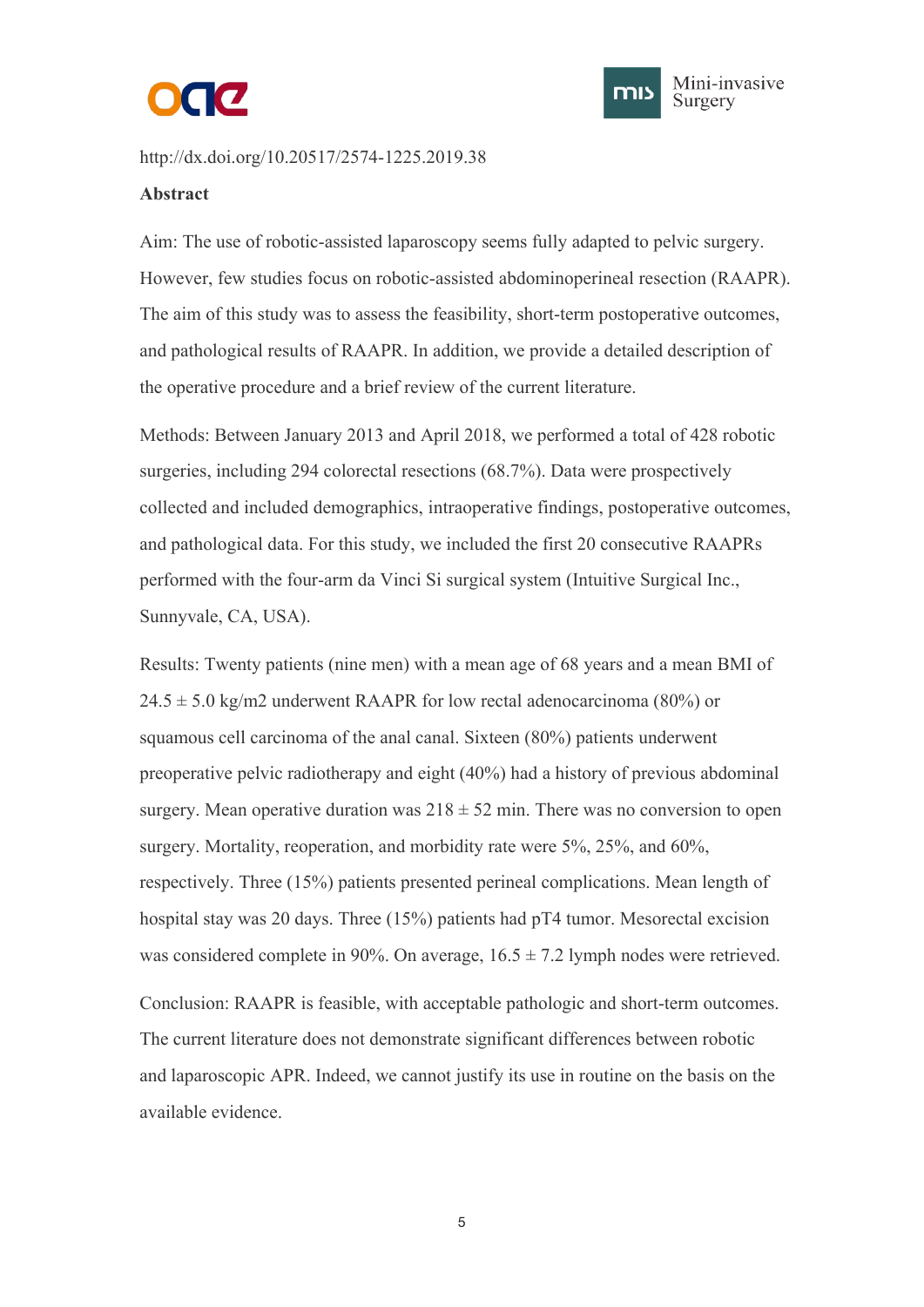<span id="page-7-1"></span><span id="page-7-0"></span>



**Minimally invasive right colectomy - from conventional laparoscopic resection to robotic-assisted surgery: a narrative review**

[Full-Text](https://misjournal.net/article/view/3284) [PDF](https://oaepublishstorage.blob.core.windows.net/f5d267af-f885-41bc-83ac-cf51035d926d/3284.pdf)

**Copy here to cite this article:** Moroni P, Payá-Llorente C, Lauka L, Reitano E, Memeo R, Gavriilidis P, Brunetti F, Martínez-Pérez A. Minimally invasive right colectomy - from conventional laparoscopic resection to robotic-assisted surgery: a narrative review. Mini-invasive Surg 2019;3:36.

<http://dx.doi.org/10.20517/2574-1225.2019.34>

## Abstract

Robotic-assisted abdominal surgery was introduced with the aim of overcoming the drawbacks of the conventional laparoscopic approach. The present narrative review focuses on the comparison between laparoscopic and robotic-assisted approaches for right colectomy (RC) regarding short- and long-term outcomes, costs, and learning curve. The main technical aspects related to the use of robotic assistance for this specific procedure are further discussed. Minimally invasive RC is considered technically challenging due to the particularities of the right and middle colic vascular anatomy. Robotic RC is not yet widespread due to its high cost and longer operating time. However, its use may result in advantages regarding short-term clinical outcomes, and it facilitates the acquisition of basic surgical skills by speeding up the learning curve of minimally invasive colorectal surgery.

# **7. Original Article**

**Management of the main postoperative surgical complications after transanal endoscopic microsurgery: an observational study** [Full-Text](https://misjournal.net/article/view/3331) [PDF](https://oaepublishstorage.blob.core.windows.net/ef3f47a4-1963-4c70-939d-b414cb68c740/3331.pdf)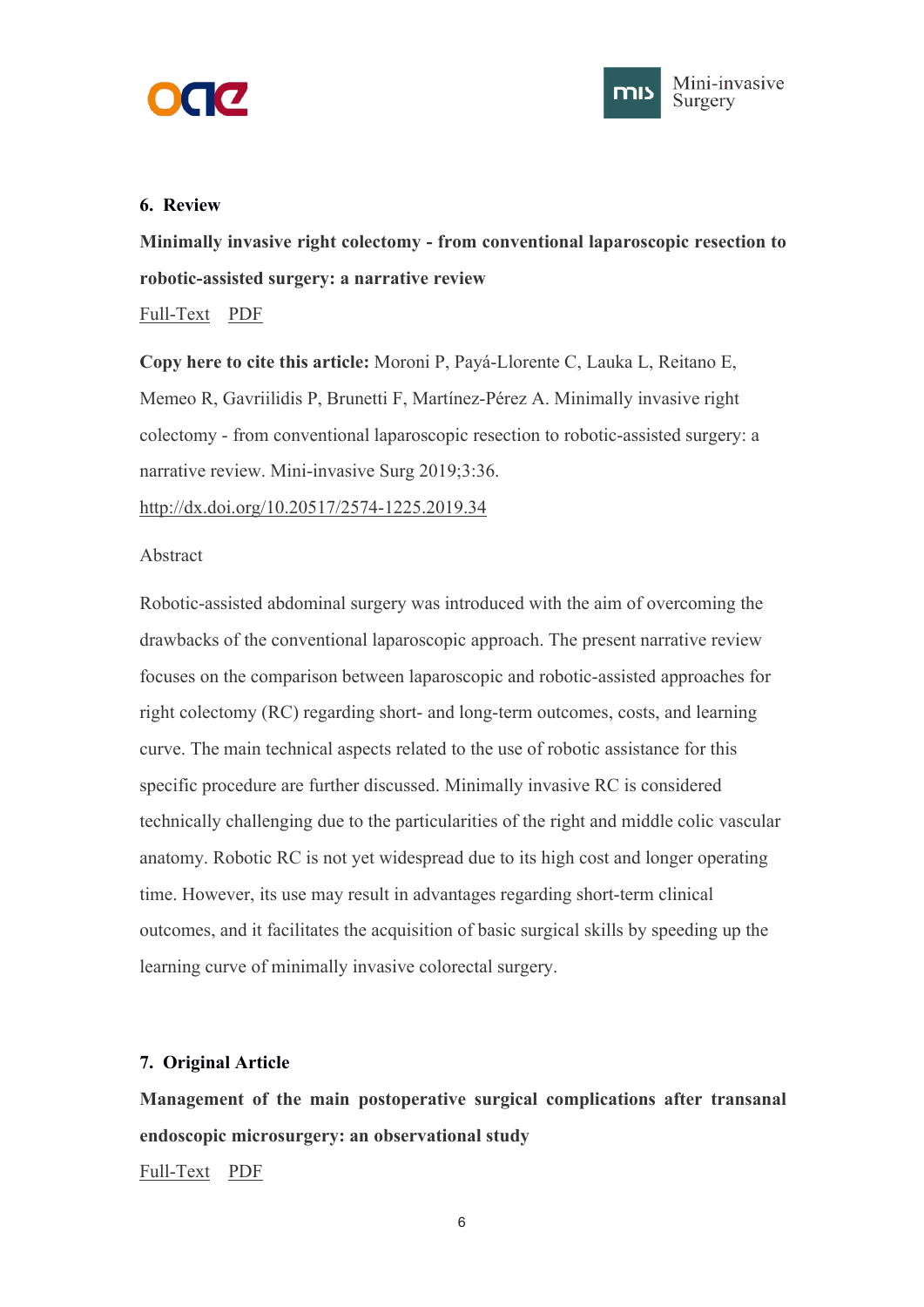



**Copy here to cite this article:** Serra-Aracil X, Mora-López L, Pallisera-Lloveras A, Serra-Pla S, Garcia-Nalda A, Gil-Barrionuevo E, Navarro-Soto S. Management of the main postoperative surgical complications after transanal endoscopic microsurgery: an observational study. Mini-invasive Surg 2019;3:37. http://dx.doi.org/10.20517/2574-1225.2019.36

### **Abstract**

Aim: Rates of clinically relevant postoperative morbidity after transanal endoscopic microsurgery (TEM) are low. For this reason, there are few descriptions in the literature on the management of these complications. Because of this lack of information, their importance may be either underestimated or overestimated (in the latter case, leading to overtreatment). The present article reports the frequency of the occurrence of postoperative surgical complications after TEM and describes various approaches to their management.

Methods: An observational study was carried out with prospective data collection and retrospective analysis from June 2004 to June 2019, including all patients undergoing TEM for rectal tumors. All postoperative complications were recorded using the Clavien-Dindo classification (Cl-D), as well as preoperative, surgical, postoperative, and pathological variables.

Results: During the study period, 778 patients underwent TEM, of whom 716 met the inclusion criteria. Postoperative morbidity was 22.1% (158/716). Clinically relevant morbidity (Cl-D  $>$  II) was 5% (36/716). The most frequent complication was rectal bleeding, occurring in  $115/716$  (16.1%) patients; 85 of these 115 (73.9%) patients were grade I Cl-D. Urinary complications were rare (30/716, 4.2%). Similarly, infectious complications of perianal and pelvic abscesses appeared in 7/716 (1%) patients, two of whom required colostomy.

Conclusion: Clinically relevant complications after TEM are rare. For this reason, experience of these complications is limited. Here, we propose a management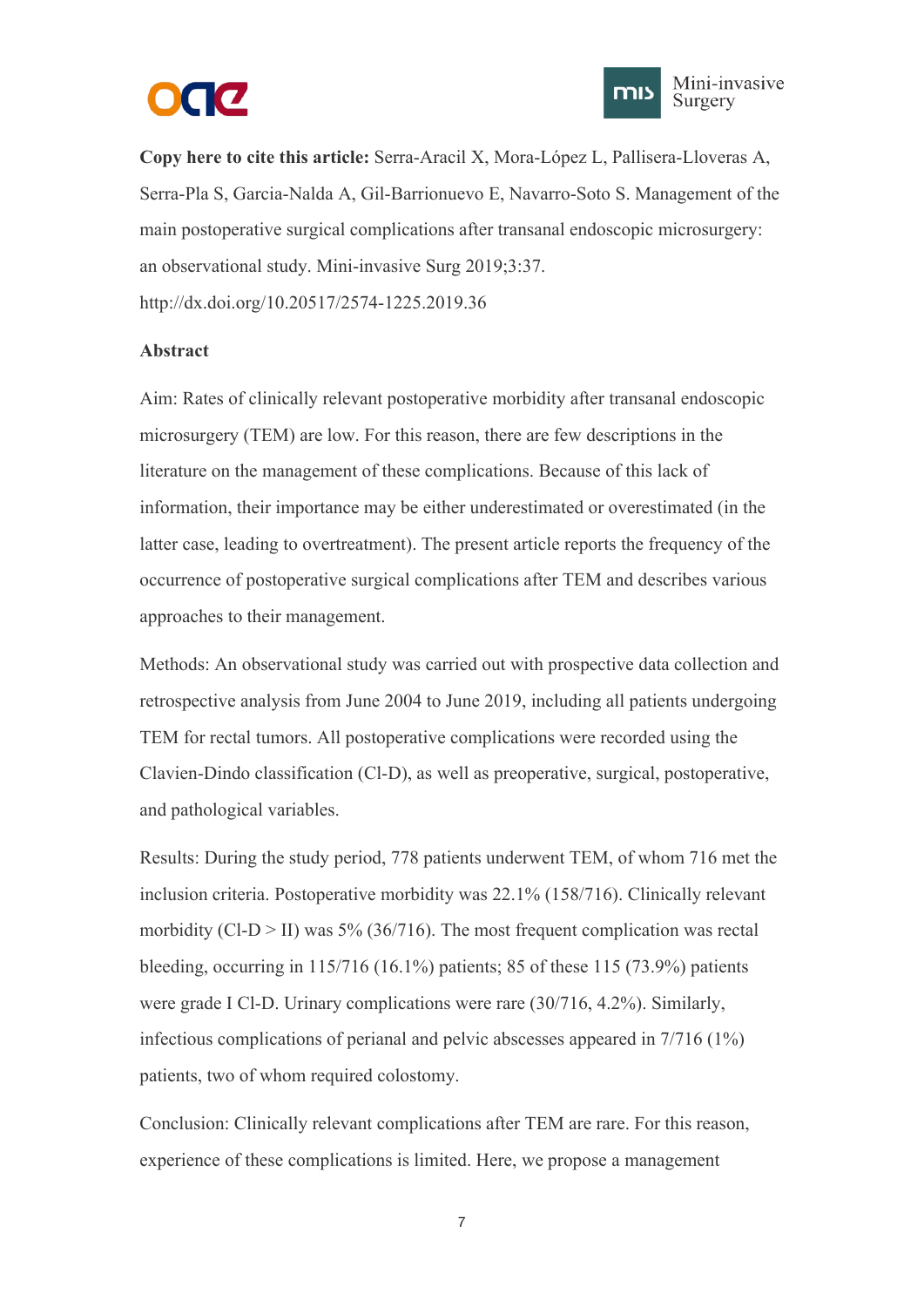



<span id="page-9-2"></span><span id="page-9-1"></span><span id="page-9-0"></span>protocol to ensure that these complications are neither underestimated nor subjected to excessively aggressive or unnecessary treatment.

# **8. Editorial**

**Transanal minimally invasive surgery: from transanal minimally invasive surgery to pure natural orifice transluminal endoscopic surgery**

# [Full-Text](https://misjournal.net/article/view/3286) [PDF](https://oaepublishstorage.blob.core.windows.net/f691d49f-b0eb-457e-b9c3-afe95f4b7973/3286.pdf)

**Copy here to cite this article:** Jeong WJ, Choi BJ, Lee SC. Transanal minimally invasive surgery: from transanal minimally invasive surgery to pure natural orifice transluminal endoscopic surgery. Mini-invasive Surg 2019;3:38. <http://dx.doi.org/10.20517/2574-1225.2019.42>

### **9. Opinion**

**Limits oftransanal total mesorectal excision for low and middle rectal cancer** [Full-Text](https://misjournal.net/article/view/3268) [PDF](https://oaepublishstorage.blob.core.windows.net/9a6bbf7c-c976-44e3-b3d9-6a37aee22236/3268.pdf)

**Copy here to cite this article:** Aubert M, Mege D, Panis Y. Limits of transanal total mesorectal excision for low and middle rectal cancer. Mini-invasive Surg 2019;3:34. <http://dx.doi.org/10.20517/2574-1225.2019.46>

### **10. Review**

**Transanal total mesorectal excision: current East Asian perspectives for the future**

#### [Full-Text](https://misjournal.net/article/view/3264) [PDF](https://oaepublishstorage.blob.core.windows.net/481b44d7-36c0-4492-be25-b8064a83f5cc/3264.pdf)

**Copy here to cite this article:** Kim HS, Kim NK. Transanal total mesorectal excision: current East Asian perspectives for the future. Mini-invasive Surg 2019;3:33. http://dx.doi.org/10.20517/2574-1225.2019.23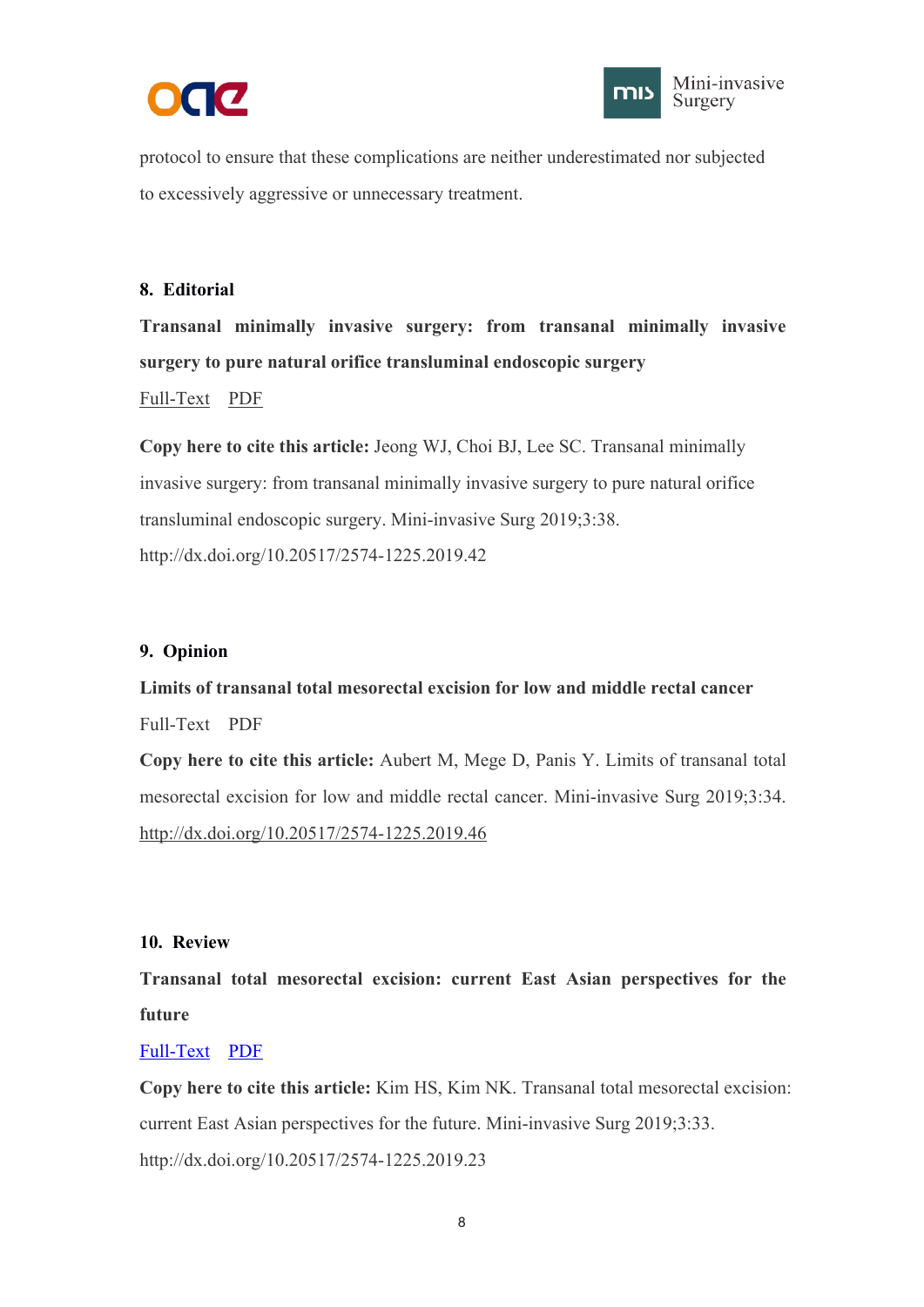



# <span id="page-10-1"></span><span id="page-10-0"></span>**Abstract**

Transanal total mesorectal excision (TaTME) is widely performed for the resection of rectal cancer around the world. However, due to lower body mass index and a lack of necessity, TaTMEs have not been accepted in East Asia as generally as in Western countries. In East Asia, conventional laparoscopic surgeries have been performed with lower rates of open conversions and robotic surgery has been considered as an acceptable option for patients with narrow pelvis. This review article discusses TaTMEs from an East Asian perspective.

## **11. Systematic Review**

**Robotic synchronous treatment of colorectal cancer and liver metastasis: state of the art**

[Full-Text](https://misjournal.net/article/view/3246) [PDF](https://oaepublishstorage.blob.core.windows.net/4375677d-566f-4447-a7b1-ed722843db69/3246.pdf)

**Copy here to cite this article:** Sammarco A, de'Angelis N, Testini M, Memeo R. Robotic synchronous treatment of colorectal cancer and liver metastasis: state of the art. Mini-invasive Surg 2019;3:31. http://dx.doi.org/10.20517/2574-1225.2019.33

## **Abstract**

Aim: To analyze the series in literature of pure robotic surgery.

Methods: A complete review of the literature was performed to identify papers with data concerning robotic synchronous treatment of colorectal liver metastases.

Results: Three papers demonstrate the feasibility of this kind of synchronous treatment.

Conclusion: Robotic synchronous treatment of primary tumor and colorectal liver metastasis is feasible and safe.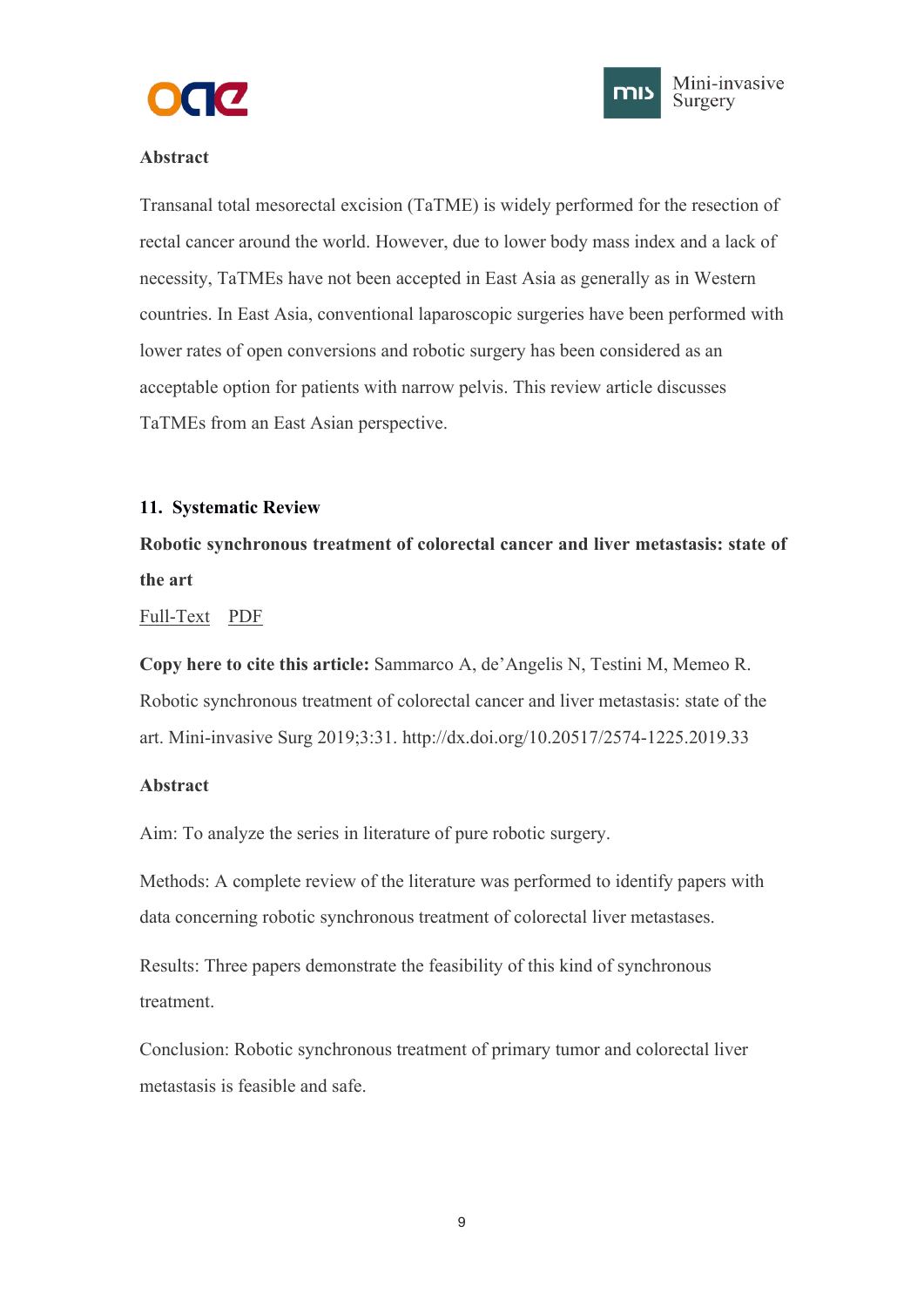



<span id="page-11-1"></span><span id="page-11-0"></span>**Robotic total mesorectal excision: state of the art** [Full-Text](https://misjournal.net/article/view/3237) [PDF](https://oaepublishstorage.blob.core.windows.net/caf6454a-ea19-4950-90de-1ed77ecf32b0/3237.pdf)

**Copy here to cite this article:** Sebastián-Tomás JC, Santarrufina-Martínez S, Navarro-Martínez S, Gonzálvez-Guardiola P, MartínezLópez E, Payá-Llorente C, García-Granero E, Martínez-Pérez A. Robotic total mesorectal excision: state of the art. Mini-invasive Surg 2019;3:30. <http://dx.doi.org/10.20517/2574-1225.2019.29>

## Abstract

Minimally-invasive conventional up-to-down laparoscopic approach is a widespread alternative for rectal cancer resection. Its potential benefits towards open surgery have been shown to rely, however, at secondary clinical outcomes, and its oncological non-inferiority compared with the traditional open approach has not been demonstrated yet. In this scenario, robotic-assisted minimally-invasive rectal resection has gained increasing popularity and promising expectancies. This narrative review aims to assemble the most updated evidence available and to discuss the future perspectives and challenges for this emergent surgical tool. The main benefit over conventional laparoscopy appears to be a reduction of conversion rates to open surgery, whereas the oncologic and functional outcomes seem similar than the other alternatives. Increased costs are the main limitation of the widespread of robotic technology. Low quality of the current evidence is remarkable.

## **13. Editorial**

**Preface of the special issue on "A bespoke approach to rectal cancer resection and management"**

[Full-Text](https://misjournal.net/article/view/3021) [PDF](https://oaepublishstorage.blob.core.windows.net/fe14ef44-91dc-4ede-bc17-c2c49e8694d5/3021.pdf)